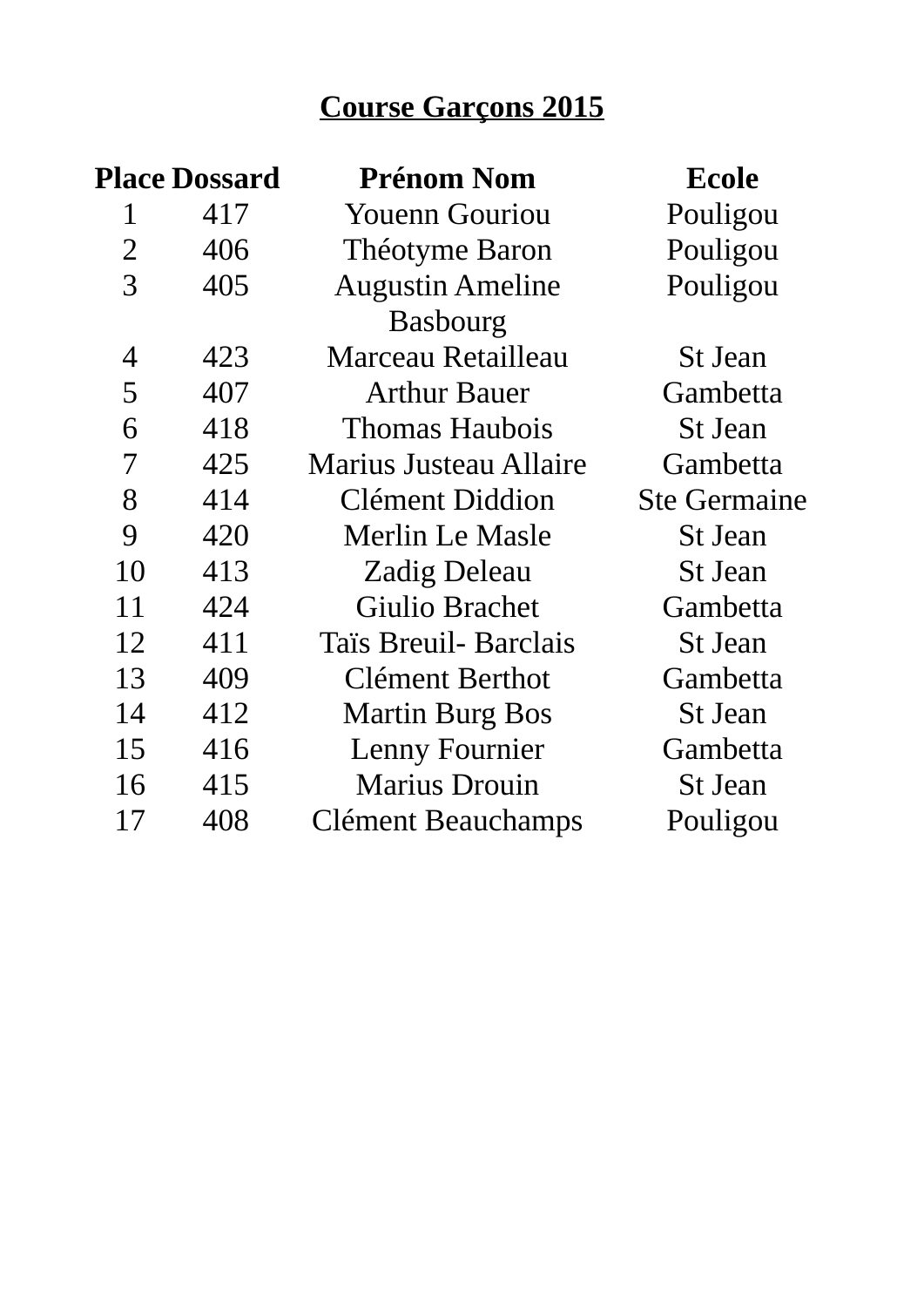| <b>Place</b>   | <b>Dossard</b> | <b>Prénom Nom</b>            | <b>Ecole</b>        |
|----------------|----------------|------------------------------|---------------------|
| 1              | 356            | <b>Ylann Breneol</b>         | <b>St Jean</b>      |
| $\overline{2}$ | 362            | <b>Logann Dumortier</b>      | Gambetta            |
| 3              | 357            | <b>Mathis Collet Cossade</b> | <b>St Jean</b>      |
| 4              | 373            | Louis Tommy-Martin           | <b>Ste Germaine</b> |
| 5              | 353            | <b>Justin Ariaux</b>         | <b>St Jean</b>      |
| 6              | 360            | <b>Victor Dibot</b>          | Pouligou            |
| 7              | 364            | Côme Hedreux-Louvrier        | Pornichet           |
| 8              | 371            | <b>Cyr Terlay</b>            | Gambetta            |
| 9              | 363            | Sacha Hamel                  | <b>St Jean</b>      |
| 10             | 365            | <b>Baptiste Jaulin</b>       | <b>Ste Germaine</b> |
| 11             | 374            | Joseph Wagner                | <b>Ste Germaine</b> |
| 12             | 367            | Lukas Lesage                 | Gambetta            |
| 13             | 370            | <b>Paul Susset</b>           | Poiuligou           |
| 14             | 354            | <b>Louis Aymeric</b>         | <b>St Jean</b>      |
| 15             | 355            | <b>Camille Brec</b>          | <b>Gambetta</b>     |
| 16             | 369            | <b>Tyron Sauzereau</b>       | Gambetta            |
| 17             | 368            | <b>Valentin Roux</b>         | <b>St Jean</b>      |
| 18             | 366            | Li-Wai Lallemand             | Pouligou            |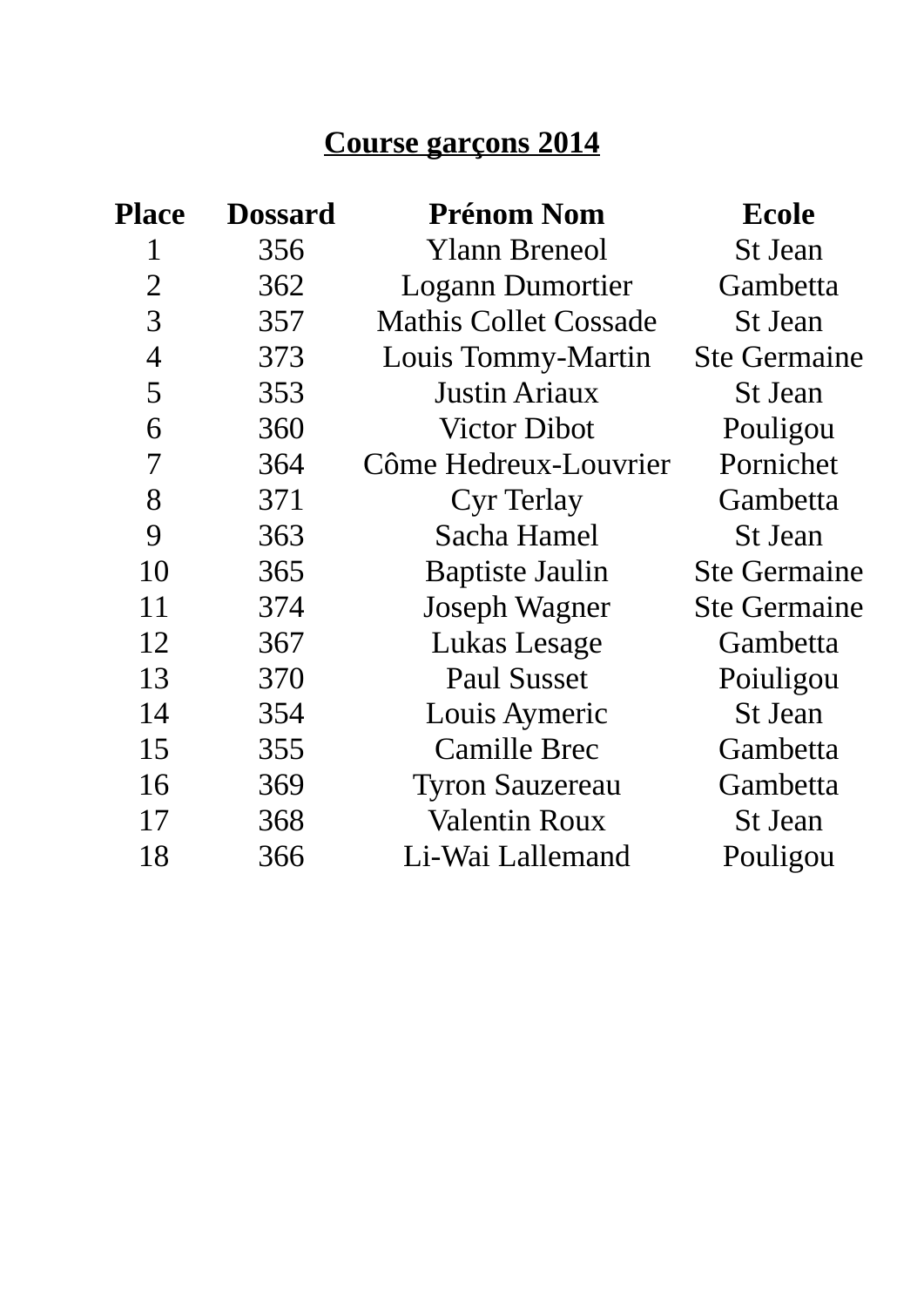| <b>Place</b>   | <b>Dossard</b> | <b>Prénom Nom</b>               | <b>Ecole</b>        |
|----------------|----------------|---------------------------------|---------------------|
| 1              | 311            | <b>Valentin Nogues</b>          | Pouligou            |
| $\overline{2}$ | 300            | <b>Oscar Baugas</b>             | <b>Ste Germaine</b> |
| 3              | 329            | <b>Lilie Berthot</b>            | Pouligou            |
| 3 bis          | 312            | <b>Nicolas Pateu</b>            | <b>Ste Germaine</b> |
| 4              | 306            | <b>Hippolyte Harin Dounont</b>  | <b>Bois Robin</b>   |
| 5              | 310            | <b>Valentin Letourneux</b>      | <b>St Jean</b>      |
| 6              | 314            | <b>Augustin Tesson</b>          | <b>Ste Germaine</b> |
| 7              | 313            | <b>Achylle Peyrou</b>           | <b>St Jean</b>      |
| 8              | 307            | Nohla Lallemand                 | Pouligou            |
| 9              | 308            | Oscar Lambert                   | Gambetta            |
| 10             | 305            | <b>Hector Harin Dounont</b>     | <b>Bois Robin</b>   |
| 11             | 303            | <b>Alexandre Cuny Deschamps</b> | Gambetta            |
| 12             | 309            | Ian Le Nair                     | <b>St Jean</b>      |
| 13             | 315            | Paul Portner                    | <b>Ste Germaine</b> |
| 14             | 304            | <b>Gaspard Gaudichon</b>        | <b>St Jean</b>      |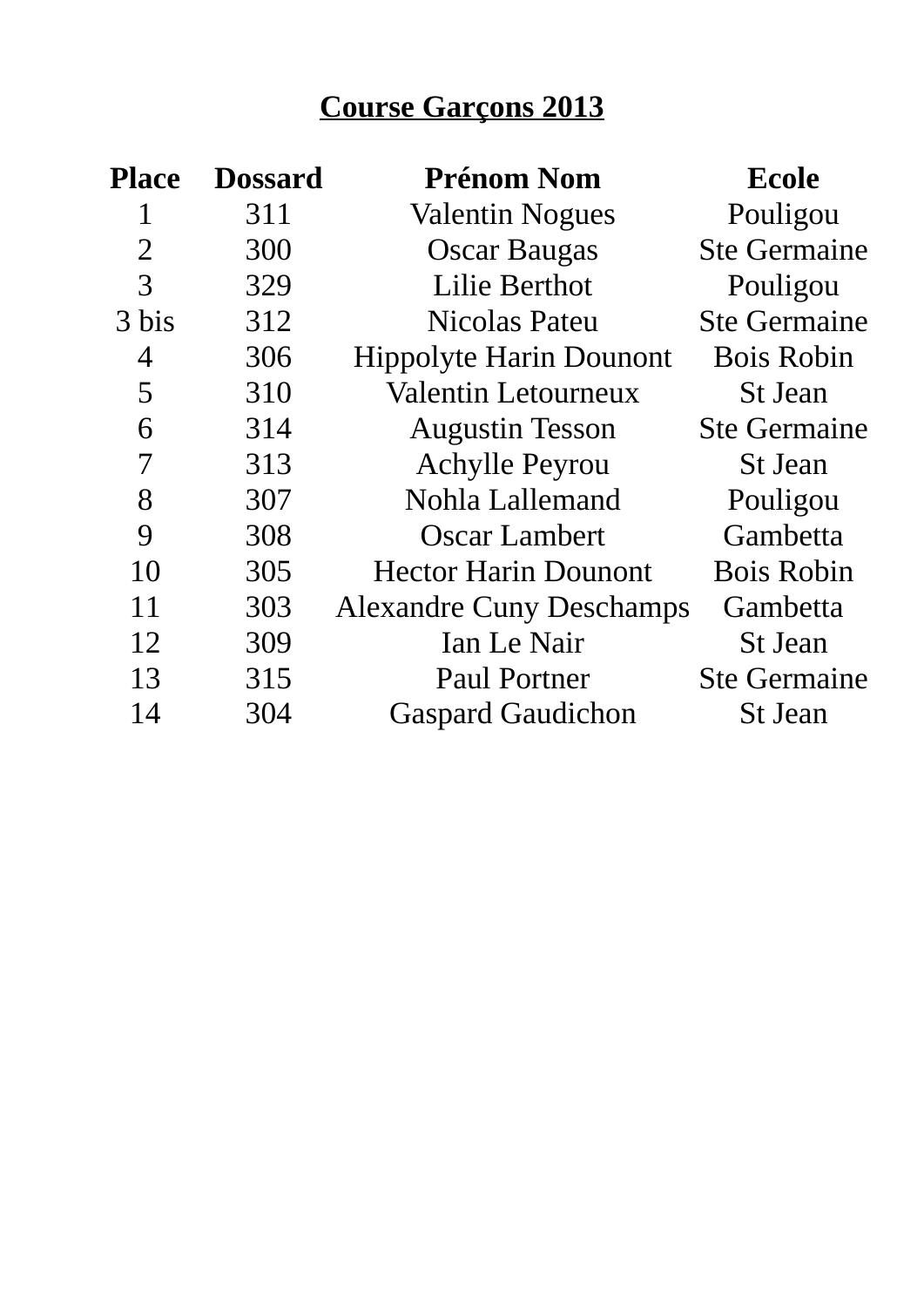| Place          | <b>Dossard</b> | <b>Prénom Nom</b>       | Ecole               |
|----------------|----------------|-------------------------|---------------------|
| 1              | 263            | <b>Corentin Mahon</b>   | Pouligou            |
| $\overline{2}$ | 267            | <b>Thomas Baccarne</b>  | Carnot              |
| 3              | 264            | Camille Théard          | <b>St Jean</b>      |
| 4              | 255            | Ilan Fournier           | Gambetta            |
| 5              | 259            | Camille Laurent         | Pouligou            |
| 6              | 260            | <b>Antoine Le Masle</b> | Pouligou            |
| 7              | 262            | Côme Loncle             | <b>Ste Germaine</b> |
| 8              | 270            | <b>Yanis Mazin</b>      | Pouligou            |
| 9              | 265            | Tugdual Tommy- Martin   | <b>Ste Germaine</b> |
| 10             | 256            | <b>Thomas Guillot</b>   | <b>St Jean</b>      |
| 11             | 266            | Raphaël Ouairy          | <b>Ste Germaine</b> |
| 12             | 257            | <b>Tristan Haubois</b>  | <b>St Jean</b>      |
| 13             | 258            | Jules Laurent           | Gambetta            |
| 14             | 251            | <b>Martin Bonhoure</b>  | <b>St Jean</b>      |
| 15             | 269            | Léonard Deswarte        | <b>Ste Germaine</b> |
| 16             | 261            | Maël Leveille           | Gambetta            |
| 17             | 268            | Soann Bernier           | Pouligou            |